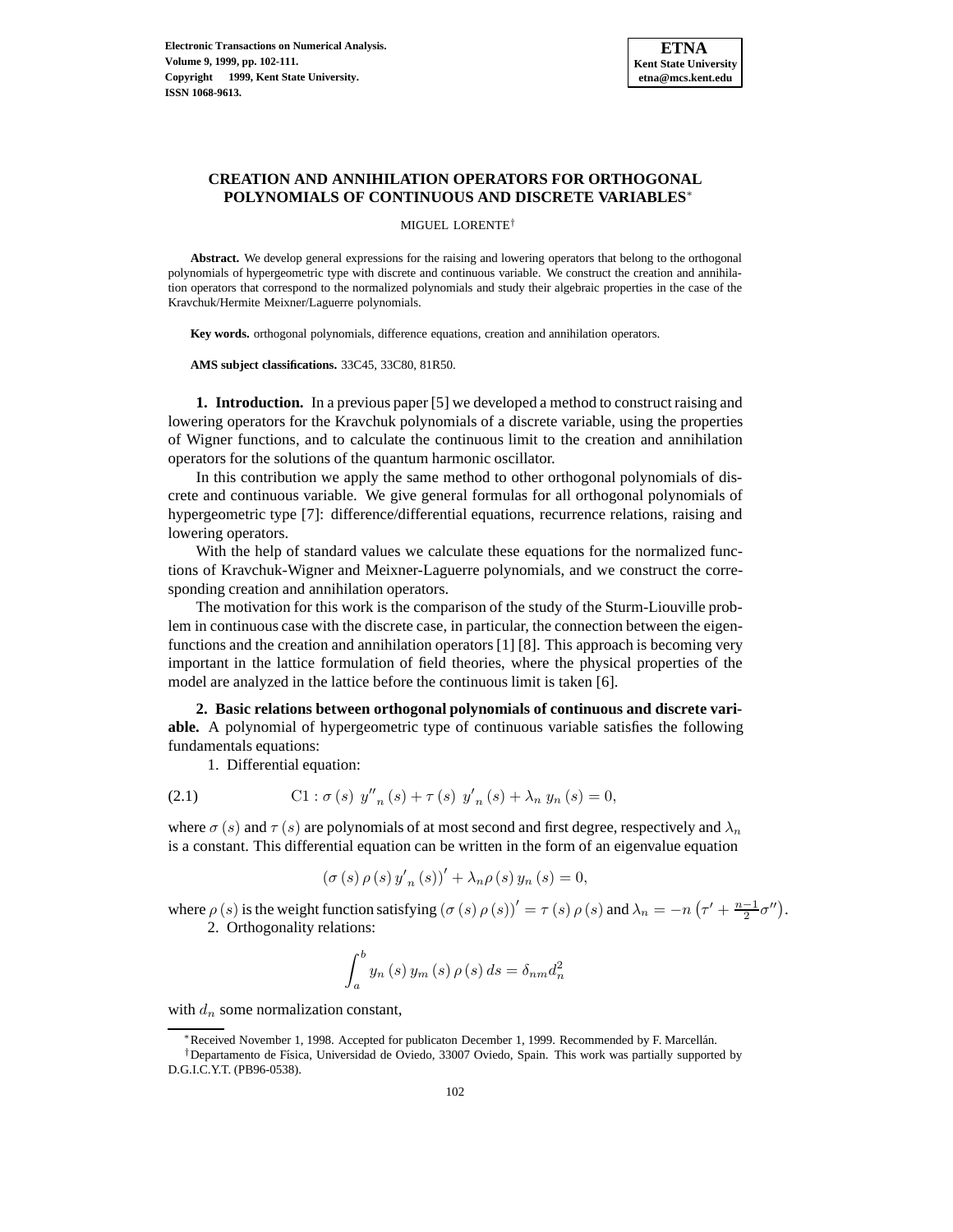3. Three term recurrence relations:

(2.2) 
$$
C2 \, :sy_n(s) = \alpha_n y_{n+1}(s) + \beta_n y_n(s) + \gamma_n y_{n-1}(s)
$$

where  $\alpha_n$ ,  $\beta_n$ ,  $\gamma_n$  are constants.

4. Raising and lowering operators:

(2.3) 
$$
\text{C3}: \sigma(s) y_n^{'}(s) = \frac{\lambda_n}{n \tau_n'} \left[ \tau_n(s) y_n(s) - \frac{B_n}{B_{n+1}} y_{n+1}(s) \right],
$$

where

$$
\tau_n(s) = \tau(s) + n\sigma'(s)
$$
  

$$
\tau'_n = \tau' + n\sigma'' = -\frac{\lambda_{2n+1}}{2n+1}.
$$

We can modify formula (C3) to a more suitable form. From

$$
a_n = B_n \prod_{k=0}^{n-1} \left( \tau' + \frac{1}{2} \left( n + k - 1 \right) \sigma'' \right) , \quad a_0 = B_0,
$$

we can prove the identity

$$
\alpha_n = \frac{a_n}{a_{n+1}} = \frac{B_n}{B_{n+1}} \frac{\left(\tau' + \frac{n-1}{2}\sigma''\right)}{\left(\tau' + \frac{2n-1}{2}\sigma''\right)\left(\tau' + n\sigma''\right)} = -\frac{2n(2n+1)}{\lambda_{2n}\lambda_{2n+1}} \frac{\lambda_n}{n} \frac{B_n}{B_{n+1}}
$$

that when used in (C3) gives the simplified version

(2.4) C3: 
$$
\sigma(s) y'_n(s) = -\frac{\lambda_n}{n} \frac{2n+1}{\lambda_{2n+1}} \tau_n(s) y_n(s) - \frac{\lambda_{2n}}{2n} \alpha_n y_{n+1}(s).
$$

Then using the recurrence relations (C2) gives

(2.5) 
$$
\text{C4}: \sigma(s) y'_n(s) = \left[ -\frac{\lambda_n}{n} \frac{2n+1}{\lambda_{2n+1}} \tau_n(s) - \frac{\lambda_{2n}}{2n} (s - \beta_n) \right] y_n(s) + \frac{\lambda_{2n}}{2n} \gamma_n y_{n-1}(s).
$$

 $\overline{a}$ 

Formulas (C3) and (C4) can be used to calculate solutions of the differential equations. In fact, if we put  $n = 0$  in (C4) we get a differential equation whose solution is  $y_0(s)$ . Taking this value in (C3) we obtain by iteration all the polynomials satisfying (C1).

We can implement these formulas in the discrete case. A polynomial of hypergeometric type of discrete variable satisfies the following fundamental equations.

1. Difference equation:

(2.6) 
$$
\text{D1}: \sigma(x) \Delta \nabla y_n(x) + \tau(x) \Delta y_n(x) + \lambda_n y_n(x) = 0,
$$

where  $\sigma(x)$  and  $\tau(x)$  are polynomial of at most second and first degree, respectively, and the forward (backward) difference operators are

$$
\Delta f(x) = f(x + 1) - f(s) , \nabla f(x) = f(x) - f(x - 1).
$$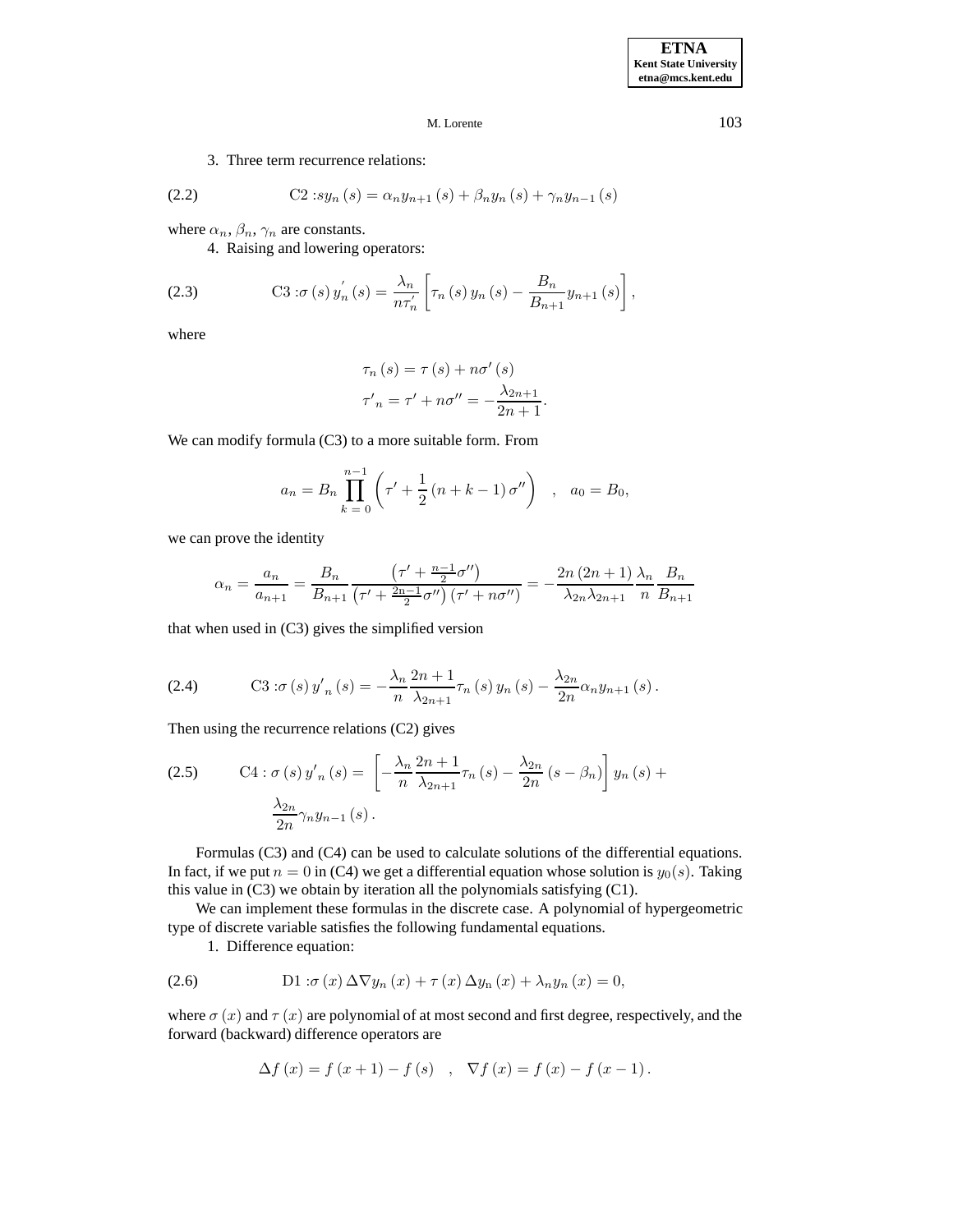This difference equation can be written in the form of an eigenvalue equation

$$
\Delta\left[\sigma\left(x\right)\rho\left(x\right)\nabla y_n\left(x\right)\right] + \lambda\rho\left(x\right)y_n\left(x\right) = 0,
$$

where  $\rho(x)$  is the weight function satisfying

$$
\Delta\left[\sigma\left(x\right)\rho\left(x\right)\right]=\tau\left(x\right)\rho\left(x\right),\,
$$

and

$$
\lambda_n = -n \Delta \tau (x) - \frac{n (n-1)}{2} \Delta^2 \sigma (x) = -n \left( \tau' + \frac{n-1}{2} \sigma'' \right)
$$

is the eigenvalue corresponding to the function  $y_n(x)$ .

2. Orthogonality relations:

The polynomial  $P_n(x)$  of hypergeometric type satisfy the following orthogonal relations:

$$
\sum_{2\varepsilon=a}^{b-1} P_n(x) P_m(x) \rho(x) = d_n^2 \delta_{mn},
$$

where  $\delta_{mn}$  is the Kronecker symbol and  $d_n$  is some normalization constant.

3. Three term recurrence relation:

(2.7) 
$$
D2 \, :x P_n(x) = \alpha_n P_{n+1}(x) + \beta_n P_n(x) + \gamma_n P_{n-1}(x)
$$

with  $\alpha_n$ ,  $\beta_n$ ,  $\gamma_n$  some constants.

4. Raising and lowering operators:

(2.8) 
$$
\qquad \qquad \text{D3}: \sigma(x) \nabla P_n(x) = \frac{\lambda_n}{n\tau'_n} \left[ \tau_n(s) P_n(x) - \frac{B_n}{B_{n+1}} P_{n+1}(x) \right],
$$

where

$$
\tau_n(s) = \tau(x+n) + \sigma(x+n) - \sigma(x)
$$

$$
\Delta \tau_n(s) = \Delta \tau(x) + n\Delta^2 \sigma(x)
$$

or 
$$
\tau'_{n} = \tau' + n\sigma''(x) = -\frac{\lambda_{2n+1}}{2n+1}
$$

because  $\sigma(x)$  and  $\tau(x)$  are functions of at most second and first degree, respectively.

We can modify formula (D3) as we did in the continuous case with the help of the identities

$$
a_n = B_n \prod_{k=0}^{n-1} \left( \tau' + \frac{1}{2} \left( n + k - 1 \right) \sigma'' \right), a_0 = B_0, \text{ and}
$$

$$
\alpha_n = \frac{a_n}{a_{n+1}} = -\frac{2n}{\lambda_{2n}} \frac{(2n+1)}{\lambda_{2n+1}} \frac{n}{\lambda_n} \frac{B_n}{B_{n+1}}
$$

Introducing these identities in (D3) gives a more simplified version

$$
(2.9) \qquad \text{D3}: \sigma(x) \nabla P_n(x) = -\frac{\lambda_n}{n} \frac{(2n+1)}{\lambda_{2n+1}} \tau_n(x) P_n(x) - \frac{\lambda_{2n}}{2n} \alpha_n P_{n+1}(x).
$$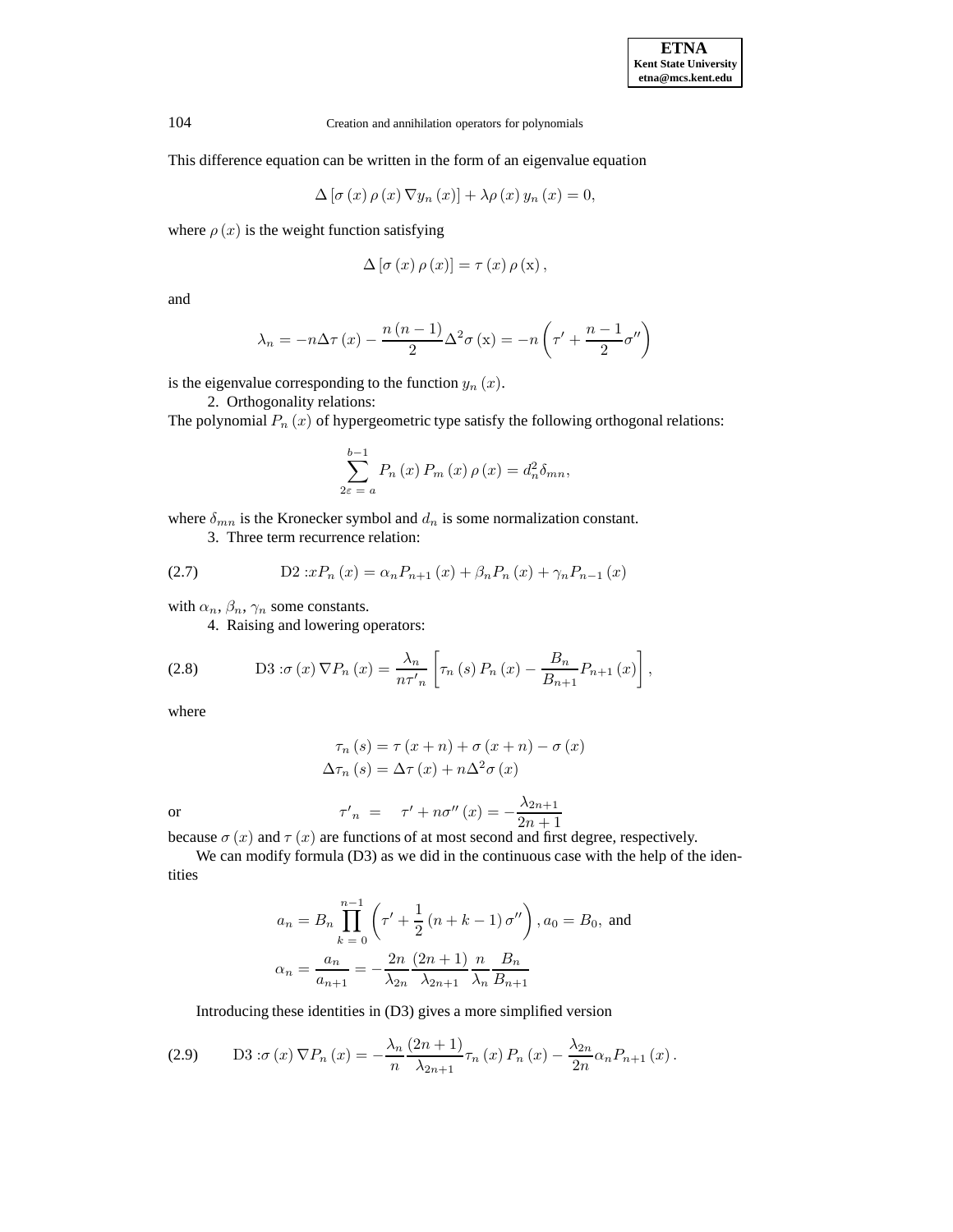**ETNA Kent State University etna@mcs.kent.edu**

M. Lorente 105

This expression defines the raising operator  $P_{n+1}(x)$  in terms of the backward difference operator.

From this expression we can derive another lowering operator in terms of the forward difference operator. We substitute the operator  $\nabla$  in (D3) by its equivalent difference operator  $\nabla = \Delta - \Delta \nabla$ , and then we introduce the difference equation (D1) and the recurrence relation (D2) obtaining

(2.10) 
$$
D4: (\sigma(x) + \tau(x)) \Delta P_n(x) =
$$

$$
\left[ -\frac{\lambda_n}{n} \frac{2n+1}{\lambda_{2n+1}} \tau_n(x) - \lambda_n - \frac{\lambda_{2n}}{2n} x + \frac{\lambda_{2n}}{2n} \beta_n \right] P_n(x) + \frac{\lambda_{2n}}{2n} \gamma_n P_{n-1}.
$$

The advantage of expressions (D3) and (D4) is that all the coefficients are tabulated.

As in the continuous case, from (D4), putting  $n = 0$  gives  $P_0(x)$ , and inserting this value in (D3) gives the solutions of (D1). Using the orthogonal polynomials of hypergeometric type we can construct the corresponding normalized functions (up to a phase factor)

$$
\psi_n(x) = d_n^{-1} \sqrt{\rho(x)} P_n(x)
$$

that satisfy equivalent relations and we denote them (ND1), (ND2), (ND3), (ND4) in the discrete case and (NC1), (NC2), (NC3), (NC4) in the continuous case. For instance, (NC1) becomes

$$
\sigma(s)\psi_n''(s) + \sigma'(s)\psi_n'(s) - \rho(s)^{-\frac{1}{2}} \left(\sigma(s)\left(\rho(s)^{\frac{1}{2}}\right)'\right)' \psi_n(s) + \lambda_n \psi_n(s) = 0,
$$

which corresponds to a self-adjoint operator of Sturm-Liouville type.

**3. The Hermite and Kravchuk polynomials.** We apply the results of section 2 to some orthogonal polynomials of continuous and discrete variables and to their corresponding normalized functions.

For the Hermite polynomials  $H_n(s)$  we have

(3.1) 
$$
\text{C1}:H''_n(s)-2sH'_n(s)+2nH(s)=0,
$$

(3.2) 
$$
\text{C2:} sH_n(s) = \frac{1}{2} H_{n+1}(s) + nH_{n-1}(s),
$$

(3.3) 
$$
C3: H_{n+1}(s) = 2sH_n(s) - H'_n(s), \text{ and}
$$

(3.4) 
$$
\text{C4}:H_{n-1}(s) = \frac{1}{2n}H'_n(s).
$$

Introducing the orthonormalized functions

$$
\psi_n(s) = (2^n n! \sqrt{\pi})^{-1/2} e^{-s^2/2} H_n(s)
$$

we get

(3.5) NC1: 
$$
\psi''_n(s) + (2n + 1 - s^2) \psi_n(s) = 0,
$$

(3.6) NC2:2s
$$
\psi_n(s) = \sqrt{2(n+1)}\psi_{n+1}(s) + \sqrt{2n}\psi_{n-1}(s)
$$
,

(3.7) NC3: 
$$
\sqrt{n+1}\psi_{n+1}(s) = \frac{1}{\sqrt{2}}\left(s - \frac{d}{ds}\right)\psi_n(s)
$$
, and

(3.8) NC4: 
$$
\sqrt{n}\psi_{n-1}(s) = \frac{1}{\sqrt{2}}\left(s + \frac{d}{ds}\right)\psi_n(s)
$$
.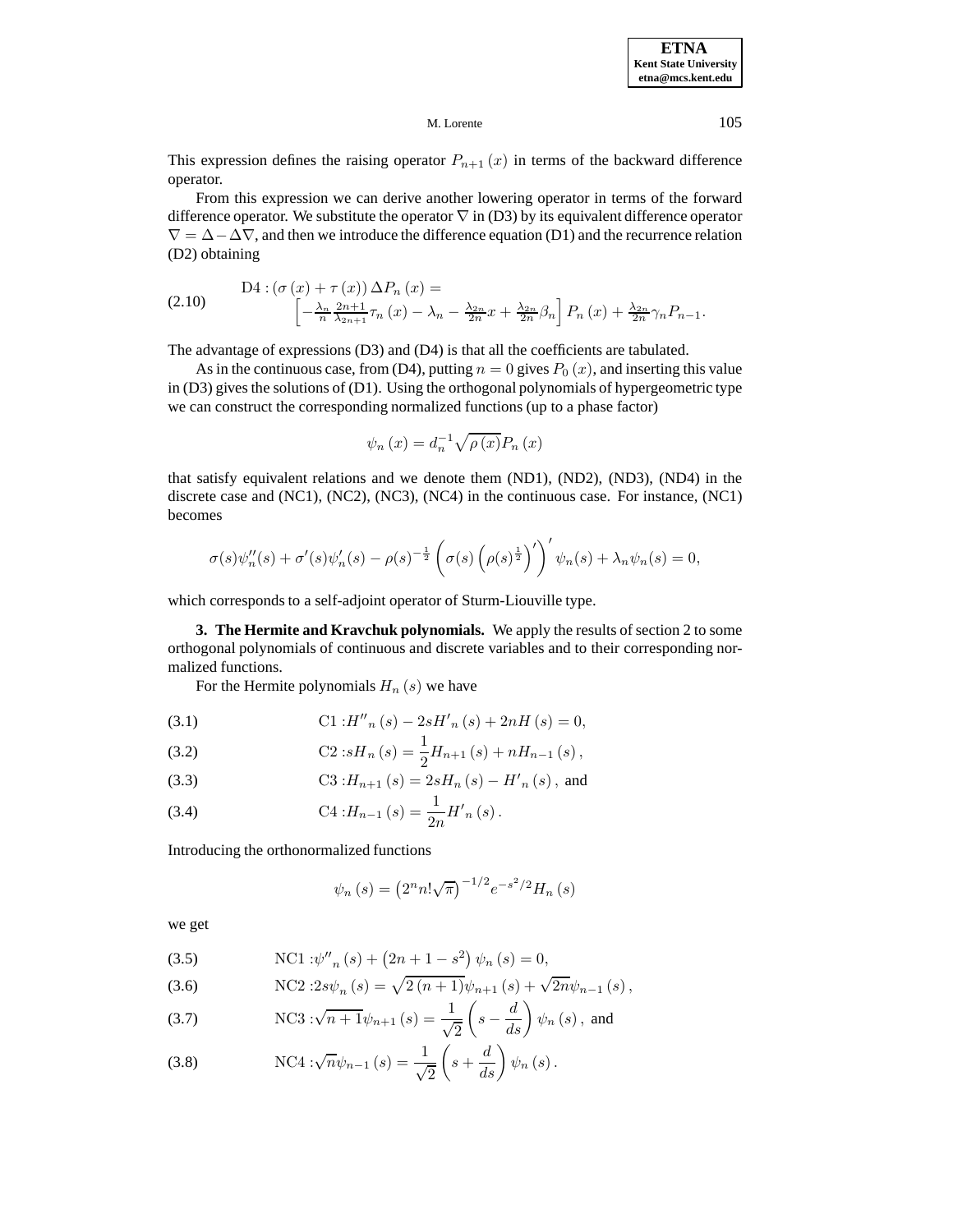

(NC1) describes the quantum harmonic oscillator, and equations (NC3) and (NC4) result from the introduction of the familiar creation and annihilation operator

$$
a^{+} \equiv \frac{1}{\sqrt{2}} \left( s - \frac{d}{ds} \right), \ a \equiv \frac{1}{\sqrt{2}} \left( s + \frac{d}{ds} \right).
$$

From (NC4) with  $n = 0$  we obtain  $\psi_0$  (s) and inserting this value in (NC3) we obtain by iteration the solutions of the harmonic oscillator

$$
\psi_n(s) = \frac{1}{\sqrt{n!}} (a^+)^n \psi_0(s).
$$

In the discrete case we develop the Kravchuk polynomials  $k_n^{(p)}(x, N)$  with  $x = 0, 1, 2, \cdots$  $N-1$  using

$$
\sigma(x) = x; \n\tau(x) = (Np - x) / q; \ \tau_n(x) = (Np - x - n) / q + n; \n\lambda_n = n/q; \n\alpha_n = n + 1/q; \ \beta_n = n + p(N - 2n); \ \gamma_n = pq(N - n + 1).
$$

Inserting these values in the fundamental formulas we get

- (3.9) D1 :  $p(N-x) k_n(x+1) + [p(n+x-N) + q(n-x)] k_n(x)$  $+qxk_n (x - 1) = 0,$
- (3.10)  $D2: x k_n(x) = (n+1) k_{n+1}(x) + [n+p(N-2n)] k_n(x)$  $+pq (N - n + 1) k_{n-1} (x) = 0,$
- (3.11) D3 :  $(n+1) k_{n+1}(x) = p(x+n-N) k_n(x) + qx k_n(x-1)$ , and
- (3.12) D4 :  $q (N n + 1) k_{n-1} (x) = (x + n N) k_n (x) + (N x) k_n (x + 1).$

For the normalized functions we use the Wigner functions, that appear in the representation of the rotation group,  $d_{mm'}^j(\beta)$ 

$$
(-1)^{m-m'} d_{mm'}^{j}(\beta) = d_n^{-1} \sqrt{\rho(x)} k_n^{(p)}(x, N)
$$

with  $N = 2j$ ,  $m = j - n$ ,  $m' = j - x$ ,  $p = \sin^2 \frac{\beta}{2}$ ,  $q = \cos^2 \frac{\beta}{2}$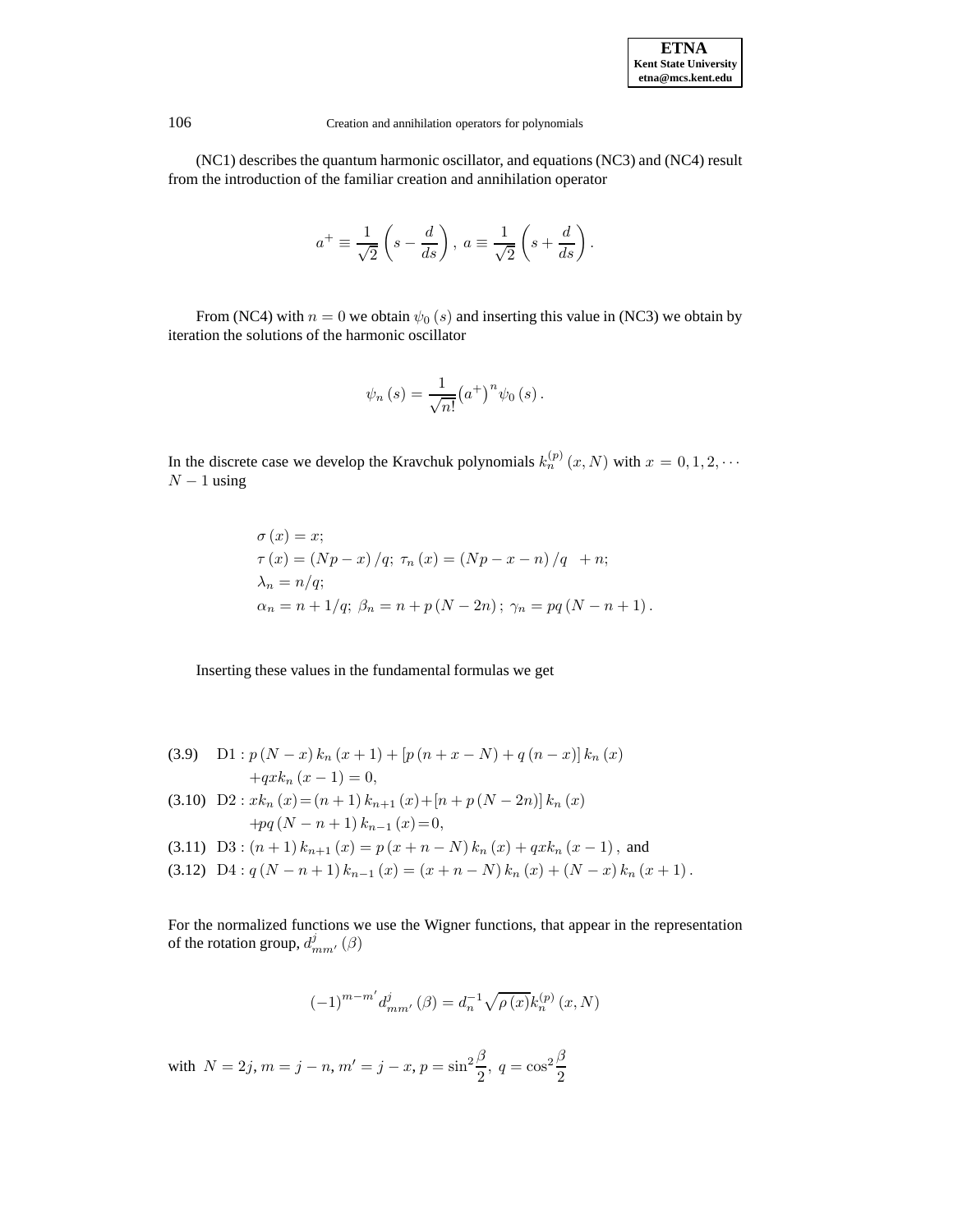After substitution we get

(3.13) 
$$
\text{ND1}: \sqrt{pq (N-x) (x+1)} d_{j-n, j-x-1}^{j} (\beta) +
$$

$$
+ (p (N-x-n) + q (x-n)) d_{j-n, j-x}^{j} (\beta) +
$$

$$
+ \sqrt{pqx (N-x+1)} d_{j-n, j-x+1}^{j} (\beta) = 0,
$$
  
(3.14) 
$$
\text{ND2}: [-p(N-x-n) - q(n-x)] d_{j-n, j-x}^{j} +
$$

$$
+ \sqrt{pq (n+1) (N-n)} d_{j-n-1, j-x}^{j} (\beta) +
$$

$$
+ \sqrt{pqn (N-n+1)} d_{j-n+1, j-x}^{j} (\beta) = 0,
$$
  
(3.15) 
$$
\text{ND3}: \sqrt{pq (n+1) (N-n)} d_{j-n, j-x}^{j} (\beta) =
$$

$$
= p (N-x-n) d_{j-n, j-x+1}^{j}, \text{ and}
$$
  
(3.16) 
$$
\text{ND4}: \sqrt{pqn (N-n+1)} d_{j-n, j-x+1}^{j}, \text{ and}
$$

$$
\text{(3.16)} \text{ND4}: \sqrt{pqn (N-n+1)} d_{j-n+1, j-x}^{j} (\beta) =
$$

$$
= p (N-x-n) d_{j}^{j} (N+x-n) d_{j-n+1, j-x}^{j} (\beta) +
$$

$$
= p (N - x - n) d_{j-n, j-x}^{j} (\beta) +
$$
  
\n
$$
\sqrt{pq (x + 1) (N - x) d_{j-n, j-x-1}^{j}} (\beta).
$$

The last four equations can be written down in terms of the new parameters  $j = N/2$ ,  $m =$  $j - n$ ,  $m' = j - x$ ,  $p = \sin^2 \frac{\beta}{2}$ ,  $q = \cos^2 \frac{\beta}{2}$ ,  $\sqrt{pq} = \frac{1}{2} \sin \beta$ :

(3.17) 
$$
\text{ND1}: \sqrt{(j+m')(j-m'+1)}d_{m,m'-1}^j(\beta) + \frac{2}{\sin \beta}[m-m'\cos \beta]d_{m,m'}^j(\beta) + \sqrt{(j-m')(j+m'+1)}d_{m,m'+1}^j(\beta) = 0,
$$
  
(3.18) 
$$
\text{ND2}: \sqrt{(j+m)(j-m+1)}d_{m-1,m'}^j(\beta) - \frac{2}{\sin \beta}[m'-m\cos \beta]d_{m,m'}^j(\beta) + \sqrt{(j-m)(j+m+1)}d_{m+1,m}^j(\beta) = 0,
$$

(3.19) 
$$
\text{ND3}: \frac{1}{2}\sin\beta\sqrt{(j+m)(j-m+1)}d_{m-1,m'}^{j}(\beta) =
$$

$$
= \sin^{2}\frac{\beta}{2}(m+m')d_{m,m'}^{j}(\beta) +
$$

$$
+\frac{1}{2}\sin\beta\sqrt{(j-m')(j+m'+1)}d_{m,m'+1}^{j}(\beta), \text{ and}
$$
  
(3.20) 
$$
\text{ND4}: \frac{1}{2}\sin\beta\sqrt{(j-m)(j+m+1)}d_{m+1,m'}^{j}(\beta) =
$$

$$
= \sin^{2}\frac{\beta}{2}(m+m')d_{m,m'}^{j}(\beta) +
$$

$$
+\frac{1}{2}\sin\beta\sqrt{(j+m')(j-m'+1)}d_{m,m'-1}^{j}(\beta).
$$

Note that (ND1) and (ND2) are equivalent if we interchange  $m \leftrightarrow m'$  and take in account the general property of Wigner functions

$$
d_{m,m'}^{j}(\beta) = (-1)^{m-m'} d_{m',m}^{j}(\beta).
$$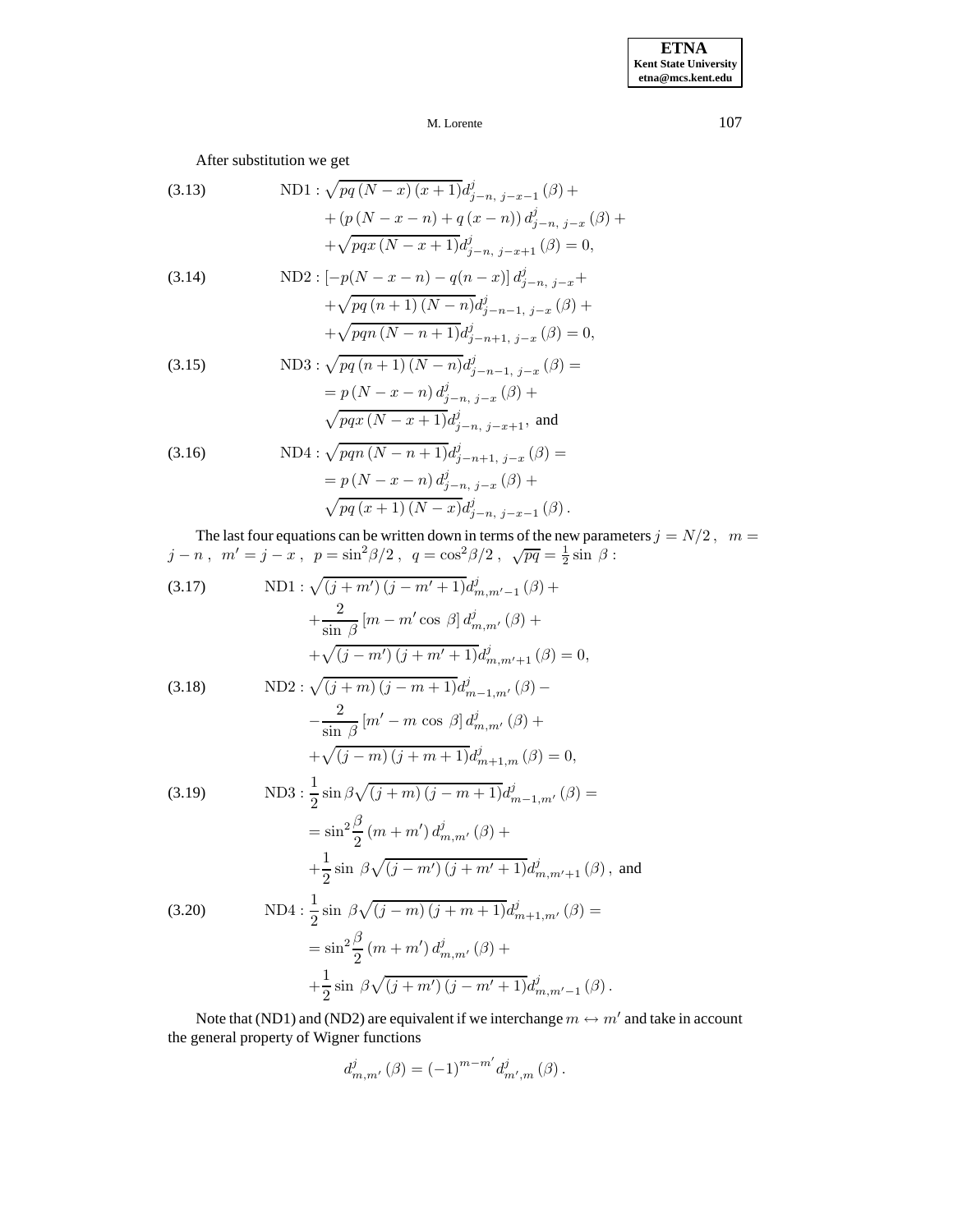The same property of duality applies to (ND3) and (ND4).

In [5] we constructed creation and annihilation operators with the help of (ND3) and (ND4)

$$
A^{+} \equiv \frac{1}{\sqrt{2j}} \sqrt{(j+m)(j-m+1)} , A^{-} \equiv \frac{1}{\sqrt{2j}} \sqrt{(j-m)(j+m+1)}
$$

that together with  $A^0 \equiv \frac{1}{2j}m$ , when apply to the spherical functions  $Y_{jm}$ , satisfy the  $SO(3)$ algebra<sup>1</sup>

$$
\left[A^{-},A^{+}\right]=2A^{0}\ \ ,\ \ \left[A^{\pm},A^{0}\right]=\pm A^{\pm}.
$$

Using the connection between the Wigner functions and the solutions of the quantum harmonic oscillator we proved [5] the limit relations

$$
(ND3) \rightarrow (NC3) , (ND4) \rightarrow (NC4).
$$

Similar results have been obtained by Bijker, et al. [4] for the connection between the  $su(2)$  algebra and the one dimensional anharmonic (Morse) oscillator, and by Atakishiev [1] for the lattice implementation of the quantum harmonic oscillator.

**3.1. The Laguerre and Meixner polynomials.** Using the general formulas of section 2, we get for the Laguerre polynomials  $L_n^{\alpha}(s)$  of continuous variable

(3.21) C1 :  $sL_{n}(s) + (1 + \alpha - s)L_{n}'(s) + nL_{n}(s) = 0$ ,

(3.22) 
$$
C2: (n+1) L_{n+1}(s) + (n+s) L_{n-1}(s) = (2n+\alpha+1-s) L_n(s),
$$

- (3.23)  $C3 : sL'_n(s) = -(1 + \alpha s)L_n(s) + (n + 1)L_{n+1}(s)$ , and
- (3.24)  $CA : sL'_n(s) = 2nL_n(s) (n+\alpha)L_{n-1}(s)$ .

For the normalized Laguerre functions

$$
\psi_n(s) = \sqrt{\frac{n!}{\Gamma(\alpha + n + 1)}} e^{-s/2} s^{\alpha/2} L_n^{\alpha}(s)
$$

we obtain the following differential equation, recurrence relations and expressions for the raising and lowering operators:

(3.25) NC1: 
$$
s^2 \psi_n''(s) + s \psi_n'(s) + \frac{1}{2} [-s^2 - \alpha^2 + \alpha s + s] \psi_n(s) +
$$
  

$$
sn \psi_n(s) = 0,
$$

(3.26) NC2: 
$$
\sqrt{(n+1)(n+\alpha+1)}\psi_{n+1}(s) + \sqrt{n(n+\alpha)}\psi_{n-1}(s)
$$
  
=  $(2n+\alpha+1-s)\psi_n^{\alpha}(s)$ ,

(3.27) NC3: 
$$
\sqrt{(n+1)(n+\alpha+1)}\psi_{n+1}(s)
$$
  
=  $\frac{1}{2}(2n+\alpha+2-s)\psi_n(s) + s\psi'_n(s)$ , and

(3.28) 
$$
NCA: \sqrt{n(n+\alpha)}\psi_{n-1}(s) = \frac{1}{2}(2n+\alpha-s) - s\psi'_n(s).
$$

The first equation, divided by s, corresponds to the self-adjoint operator of the Sturm-Liouville

<sup>&</sup>lt;sup>1</sup>where we identify  $A^+ = \frac{1}{\sqrt{sqrt{2j}}} J_-, A^- = \frac{1}{\sqrt{sqrt{2j}}} J_+, A_0 = \frac{1}{j} J_z.$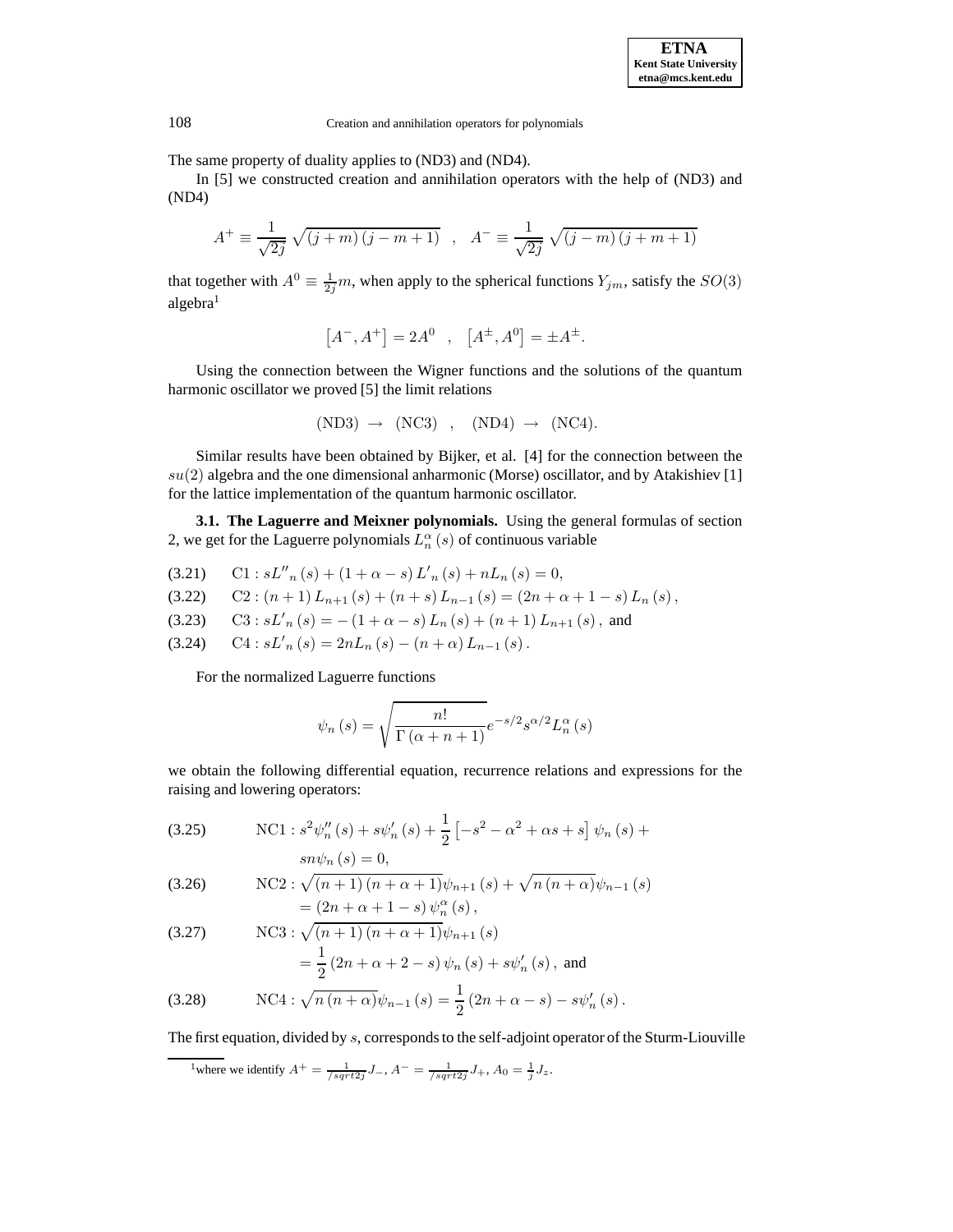problem for the normalized Laguerre functions.

The last two equations can be considered the creation and annihilation operators for the normalized Laguerre function. In fact, from (NC4) with n=0 we obtain  $\psi_0^{\alpha}$ . And from (NC3) we easily obtain

$$
\psi_n^{\alpha}(s) = \frac{1}{\sqrt{n!(\alpha+1)_n}} (A^+)^n \psi_0^{\alpha},
$$

where

$$
A^+\psi_n(s) = \sqrt{(n+1)(n+\alpha+1)}\psi_{n+1}(s)
$$
  

$$
A^-\psi_n(s) = \sqrt{n(n+\alpha)}\psi_{n-1}(s).
$$

The Laguerre creation operator was given by Szafraniec [9]. His formula is equivalent to ours if we substitute (NC1) in (NC3).

Now we take the Meixner polynomials  $m_n^{\gamma}(x)$  of discrete variable x, and apply the general expressions of section 2:

(3.29) D1: 
$$
\mu(x + \gamma) m_n(x + 1) + (x - 1) m_n(x - 1) +
$$
  
\n
$$
[-\mu(x + n + \gamma) + n - x] m_n(x) = 0,
$$

(3.30) 
$$
D2: \mu m_{n+1}(x) + n (n + \gamma - 1) m_{n-1}(x) = [x (\mu - 1) + n + \mu (n + \gamma)] m_n(x),
$$

(3.31) D3: 
$$
\mu m_{n+1}(x) = \mu (x + n + \gamma) m_n(x) - x m_n(x-1)
$$
, and

(3.32) 
$$
D4: n (n + \gamma - 1) m_{n-1} (x)
$$

$$
= \mu (x + n + \gamma) m_n (x) - \mu (\gamma + x) m_n (x + 1).
$$

For the normalized Meixner polynomials

$$
M_n^{(\gamma)}(x) = \sqrt{\frac{\mu^n (1-\mu)^{\gamma}}{n!(\gamma)_n}} \sqrt{\frac{\mu^x \Gamma(\gamma+x)}{\Gamma(x+1) \Gamma(\gamma)}} m_n^{\gamma}(x) ,
$$

we have the following difference, recurrence equations and raising/lowering operators:

(3.33) NDI: 
$$
\sqrt{\mu(\gamma + x)(x + 1)}M_n(x + 1) + \sqrt{\mu x(x + \gamma - 1)}M_n(x - 1) -
$$
  
\n
$$
[\mu(x + n + \gamma) - n + x]M_n(x) = 0,
$$

(3.34) ND2: 
$$
\sqrt{\mu(\gamma+n)(n+1)}M_{n+1}(x) + \sqrt{\mu n(n+\gamma-1)}M_{n-1}(x) -
$$
  
\n
$$
[\mu(x+n+\gamma)-x+n]M_n(x) = 0,
$$

(3.35) ND3: 
$$
\sqrt{\mu (\gamma + n) (n + 1)} M_{n+1}(x) = \mu (x + n + \gamma) M_n(x) -
$$
  
 $\sqrt{\mu x (x + \gamma - 1)} M_n(x - 1)$ , and

(3.36) ND4: 
$$
\sqrt{\mu n (n + \gamma - 1)} M_{n-1}(x) = \mu (x + n + \gamma) M_n(x) -
$$
  
 $\sqrt{\mu (\gamma + x) (x + 1)} M_n(x + 1)$ .

As in the case of Wigner functions there exists for the Meixner normalized functions a duality between  $(D1) \leftrightarrow (D2)$  and  $(D3) \leftrightarrow (D4)$  after interchanging  $x \leftrightarrow n$ .

The last two equations can be consider the creation and annihilation operators for the normalized Meixner functions:

(3.37) 
$$
\text{ND3}: A^{+} M_{n}(x) \equiv \sqrt{\mu (\gamma + n) (n+1)} M_{n+1}(x),
$$

(3.38) 
$$
\text{ND4}: A^{-}M_{n}(x) \equiv \sqrt{\mu n (n + \gamma - 1)} M_{n-1}(x).
$$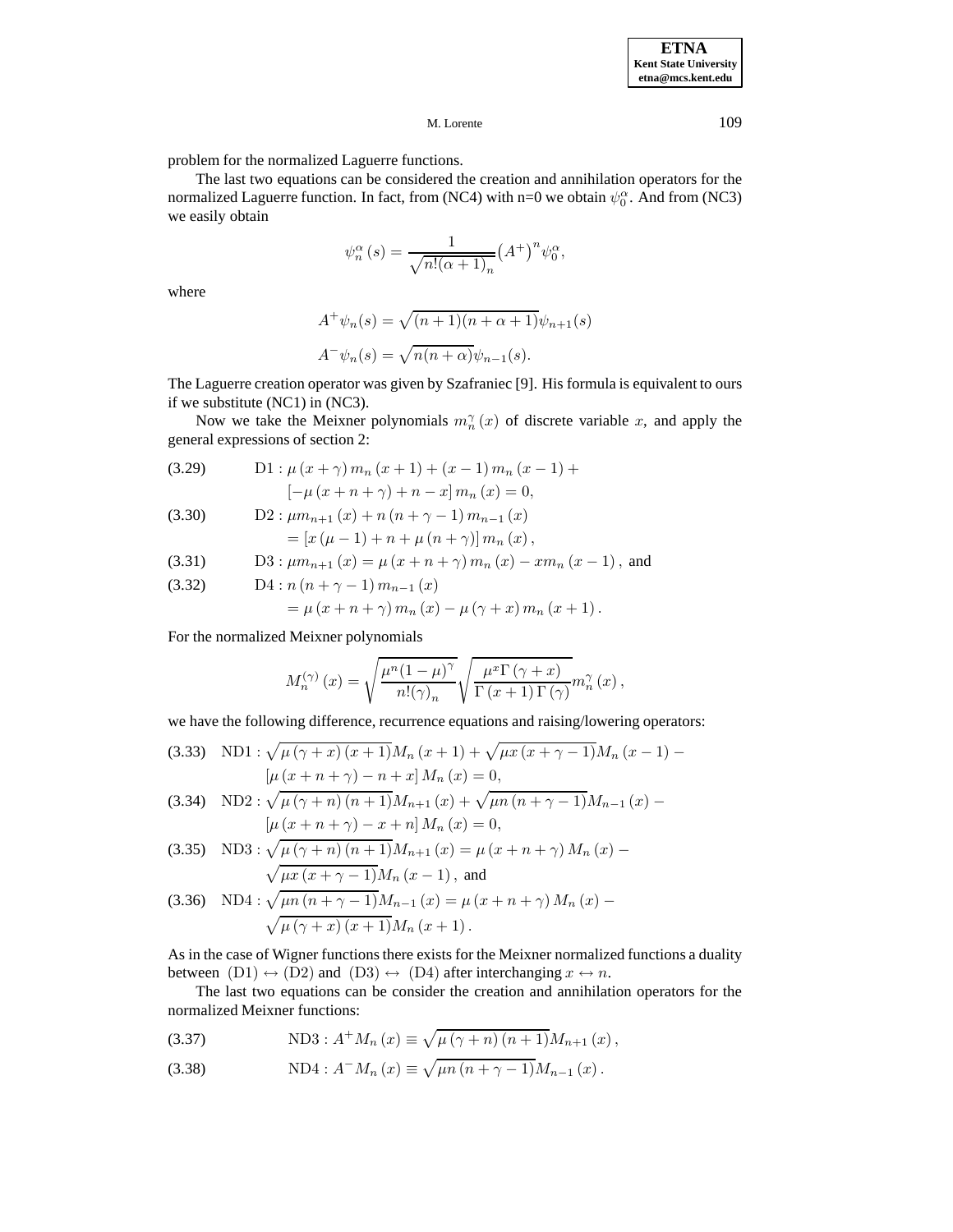From  $A^-M_0(x)=0$  and (ND4) we obtain  $M_0(x)$  and using this value in (ND3) we get

$$
M_n(x) = \frac{1}{\sqrt{n! (\gamma)_n \mu^n}} (A^+)^n M_0(x).
$$

The operators  $A^+, A^-$  are adjoint conjugate of each other, and together with

$$
A^0 = \mu (2n + \gamma)
$$

they close the  $su(1, 1)$  algebra

$$
[A^+, A^-] = A^0 \quad , \quad [A^{\pm}, A^0] = \pm 2\mu A^{\pm}.
$$

Finally, from the limit relation between the Meixner and Laguerre polynomials

$$
\frac{1}{n!}m_n {}^{(\alpha+1,1-h)}\left(\frac{s}{h}\right)\xrightarrow[h\to 0]{}L_n^\alpha\left(s\right)
$$

the limit relation between the corresponding normalized functions

$$
M_n^{(\alpha+1,1-h)}\left(\frac{s}{h}\right) \xrightarrow[h \to 0]{} \psi_n^{\alpha}(s)
$$

can be established along with the limit of the recurrence relations

$$
(ND2) \xrightarrow[h \to 0]{} (NC2).
$$

The Meixner polynomials of discrete variable can be used in the solutions of the three dimensional harmonic oscillator in connection with the energy eigenvalues [3, formula (5.10)].

The Laguerre-Meixner creation and annihilation operators were presented by F.H. Szafraniec at Workshop on Orthogonal Polynomials in Mathematical Physics, June 24-26, 1996, Universidad Carlos III de Madrid, Leganes, Spain, (but not published).

Atakishiyev has given recently [2] the Hamiltonian and the creation and annihilation operators for the Meixner oscillator. In fact, his formula (43) and (60) are equivalent to our (ND1), (ND3), (ND4) for the normalized Meixner functions. They satisfy the same  $su(1, 1)$ algebra if we identify  $A^+ \leftrightarrow K_+, A^- \leftrightarrow K_-, A^0 \leftrightarrow -K_0$ .

The Laguerre polynomials of continuous variable are used in the models for the hydrogen atom, but with different weight function in the orthogonality relations [3, formula (5.10)]. The wave equation for the hydrogen atom can be considered as the differential equation of the Sturm-Liouville problem for the Laguerre functions

$$
\psi_n(s) \equiv \psi_n^{2l+1}(s) = \sqrt{\rho_1(s)} L_{n-l-1}^{2l+1}(s),
$$

where

$$
\rho_1(s) = \sigma(s)\rho(s) = s^{2l+2}e^{-s}.
$$

In fact, after substitution of  $L_n(s)$  in (C1) for the Laguerre polynomials we get

$$
\psi_n''(s) - [\rho_1(s)]^{-\frac{1}{2}} \left( [\rho_1(s)]^{\frac{1}{2}} \right)^n \psi_n(s) + (n - l - 1)s^{-1} \psi_n(s) = 0
$$

which corresponds to a self-adjoint operator, from which orthogonality relations for  $\psi_n(s)$ with weight function  $s^{-1}$  can be obtained.

## **Acknowledgments**

The author wants to express his gratitude to F. Marcellan for allowing him to present this contribution in the 1998 International Workshop on Orthogonal Polynomials. We thank also the Referee for bringing to our attention References [2] and [9].